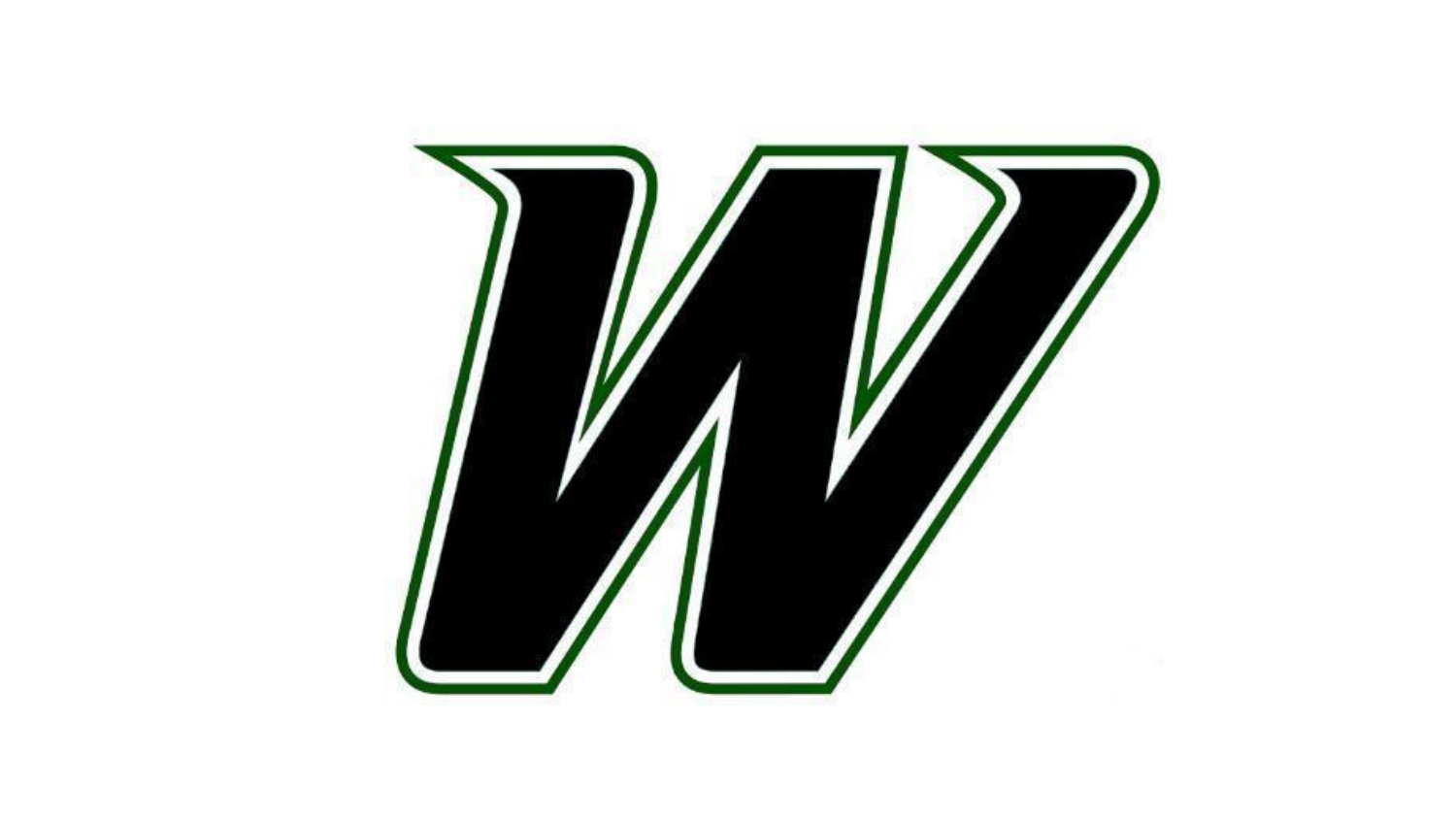# Who's Who at Woodland High School

Dr. Phil Pearson Principal [PearsonP@WoodlandSchools.org](mailto:PearsonP@WoodlandSchools.org)

Dan Uhlenkott Assistant Principal [UhlenkoD@WoodlandSchools.org](mailto:UhlenkoD@WoodlandSchools.org)

Christine Maggi (Long term sub for Catherine Pulliam) Counselor for 10th and 11th Grade [MaggiC@WoodlandSchools.org](mailto:MaggiC@WoodlandSchools.org)

Terra Pfeiffer Counselor for 9th and 12th Grade [PfeiffeT@WoodlanSchools.org](mailto:PfeiffeT@WoodlanSchools.org)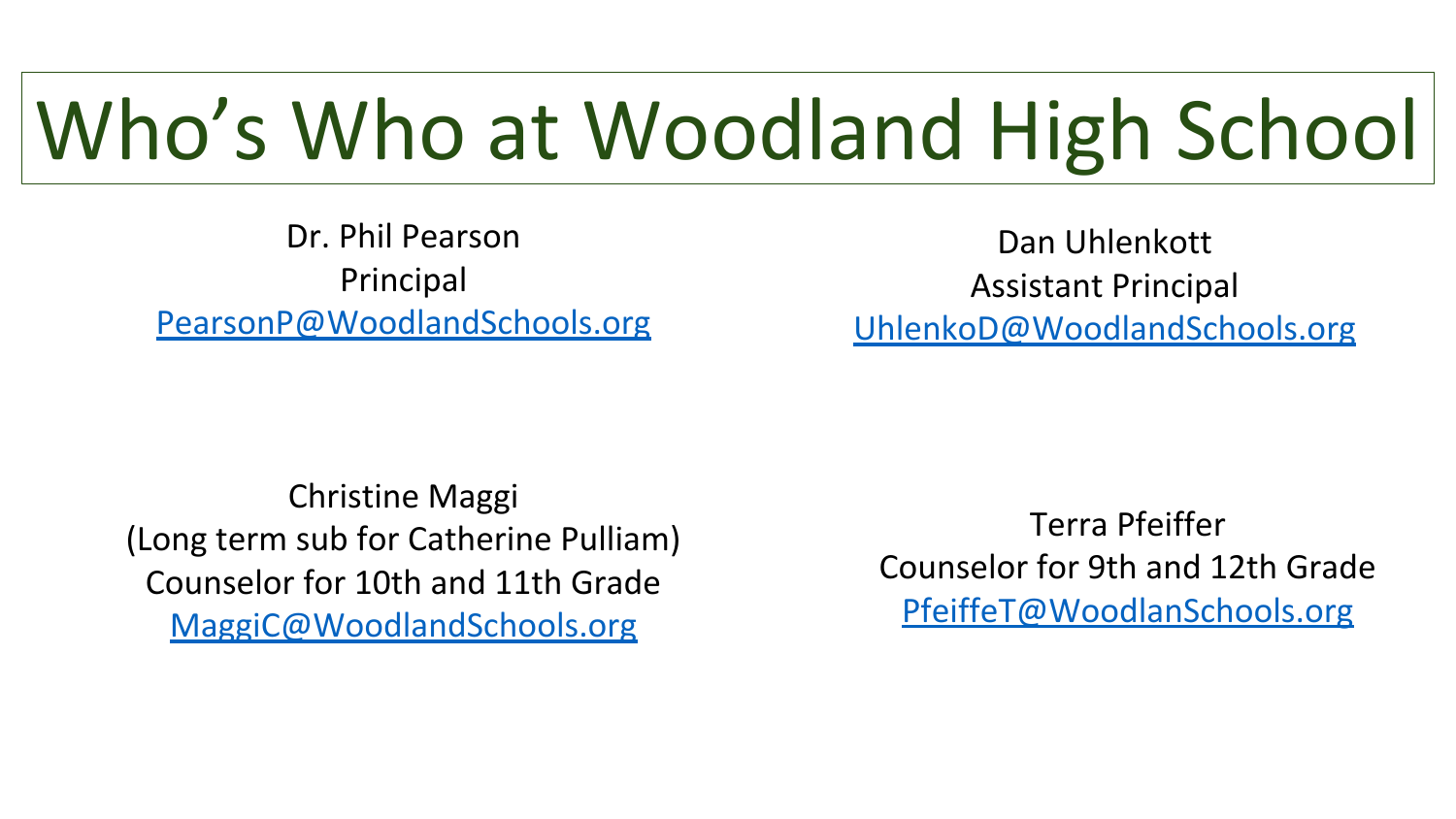All questions need to be asked in the Q & A section at the top of the screen. We will answer as many as we can at the end of the presentation.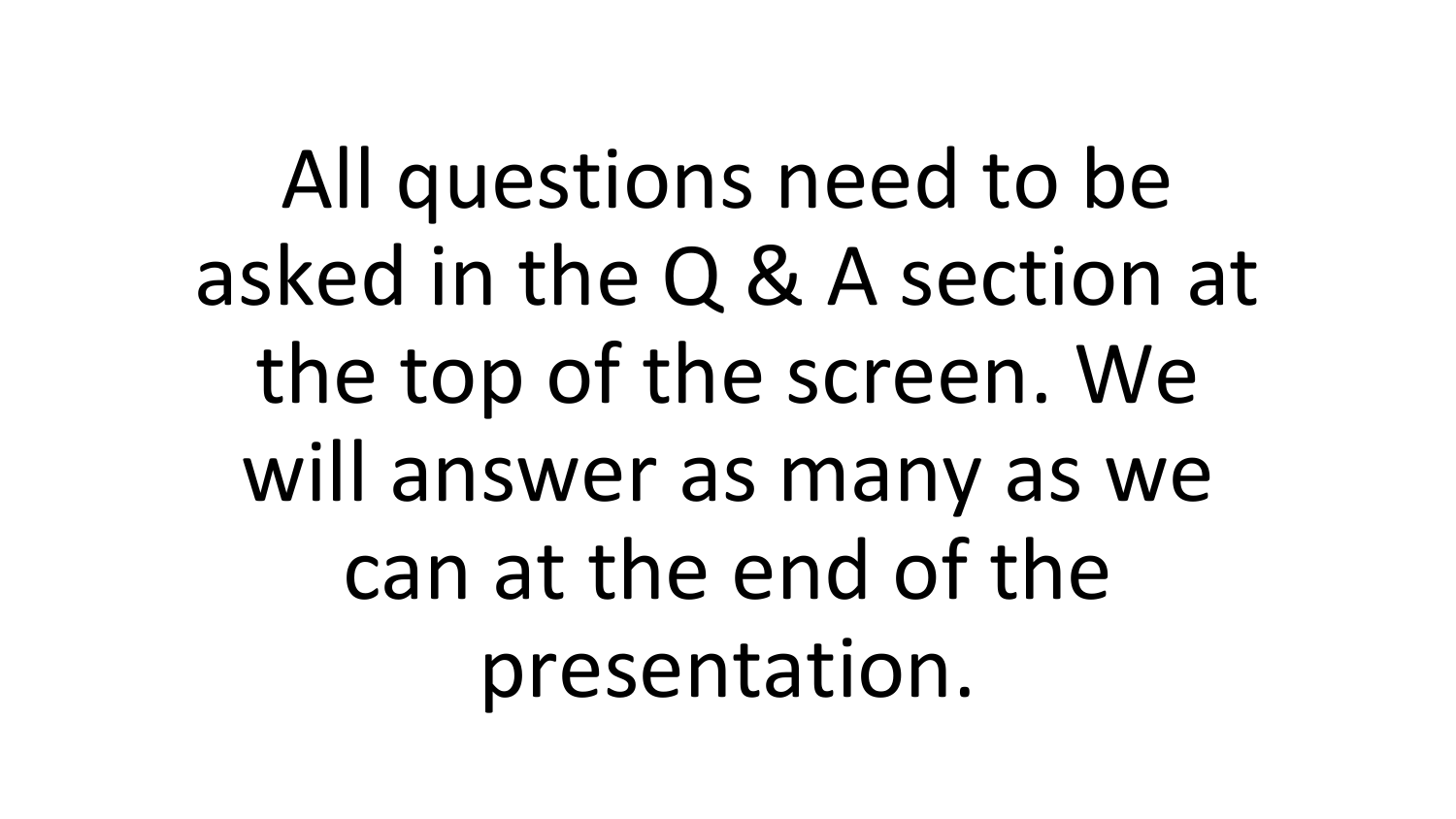### **WHS Diploma**



To earn a WHS diploma students must earn 24.0 credits, show academic competency on the state assessments, complete a Culminating Project, and complete their High School and Beyond Plan.

\*PPR= Personalized Pathway Requirement: Locally determined courses that lead to a specific post-high school career outcome chosen by the student, based on the student's interest and High School and Beyond Plan.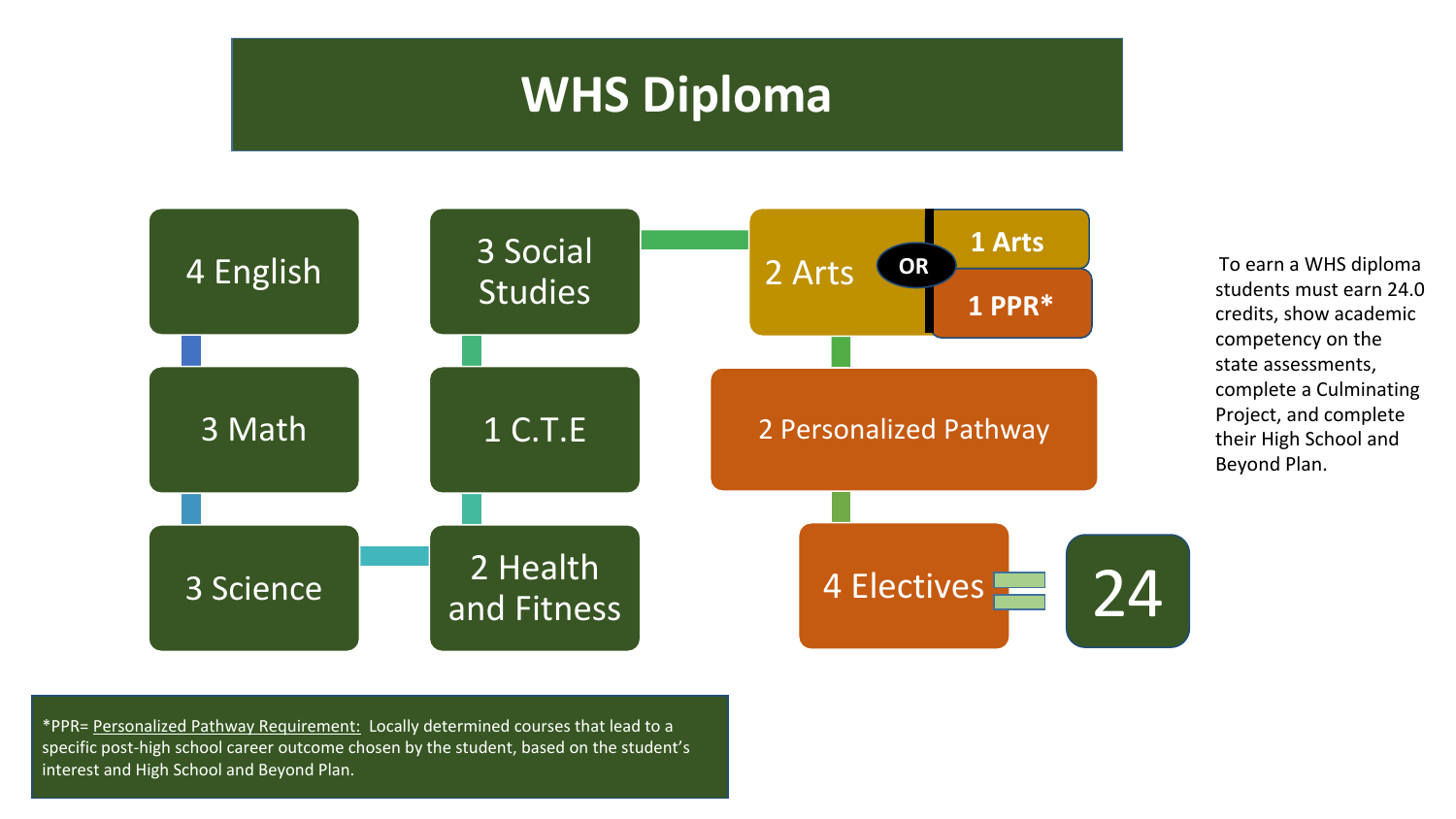### How you earn your 24.0 Credits…

At WHS we have:

- 2 Academic Semesters
- •During each semester students take 6 classes + a CLC class. Each class is worth .5 credits and CLC is worth .25 credits.
- •At the end of the year students can earn up to 6.5 credits. At the end of four years students can earn up to 26.0 credits.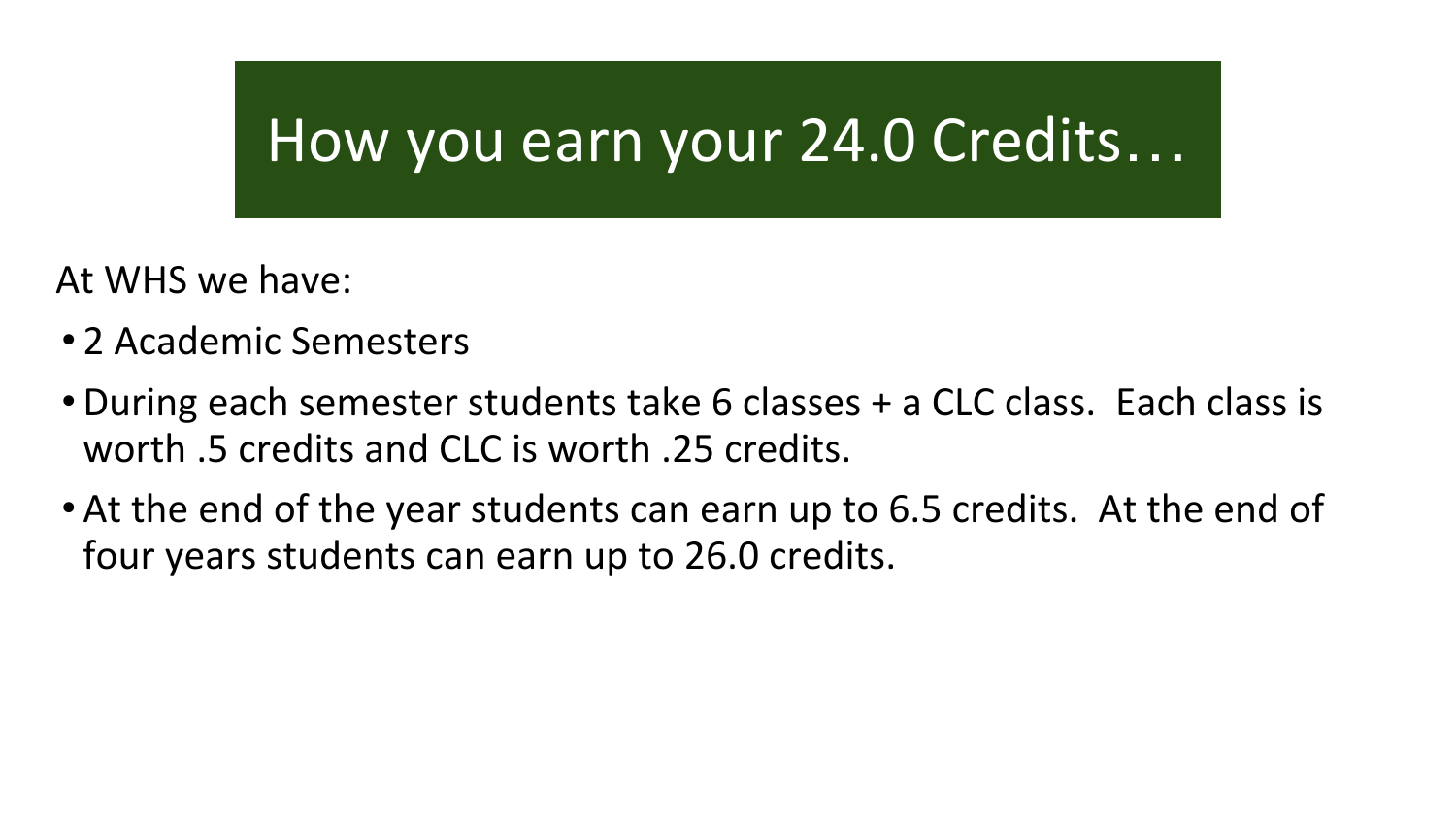### **Honors ENG 9 will be embedded in regular ENG 9.**

**This will be determined by communication with the teacher.**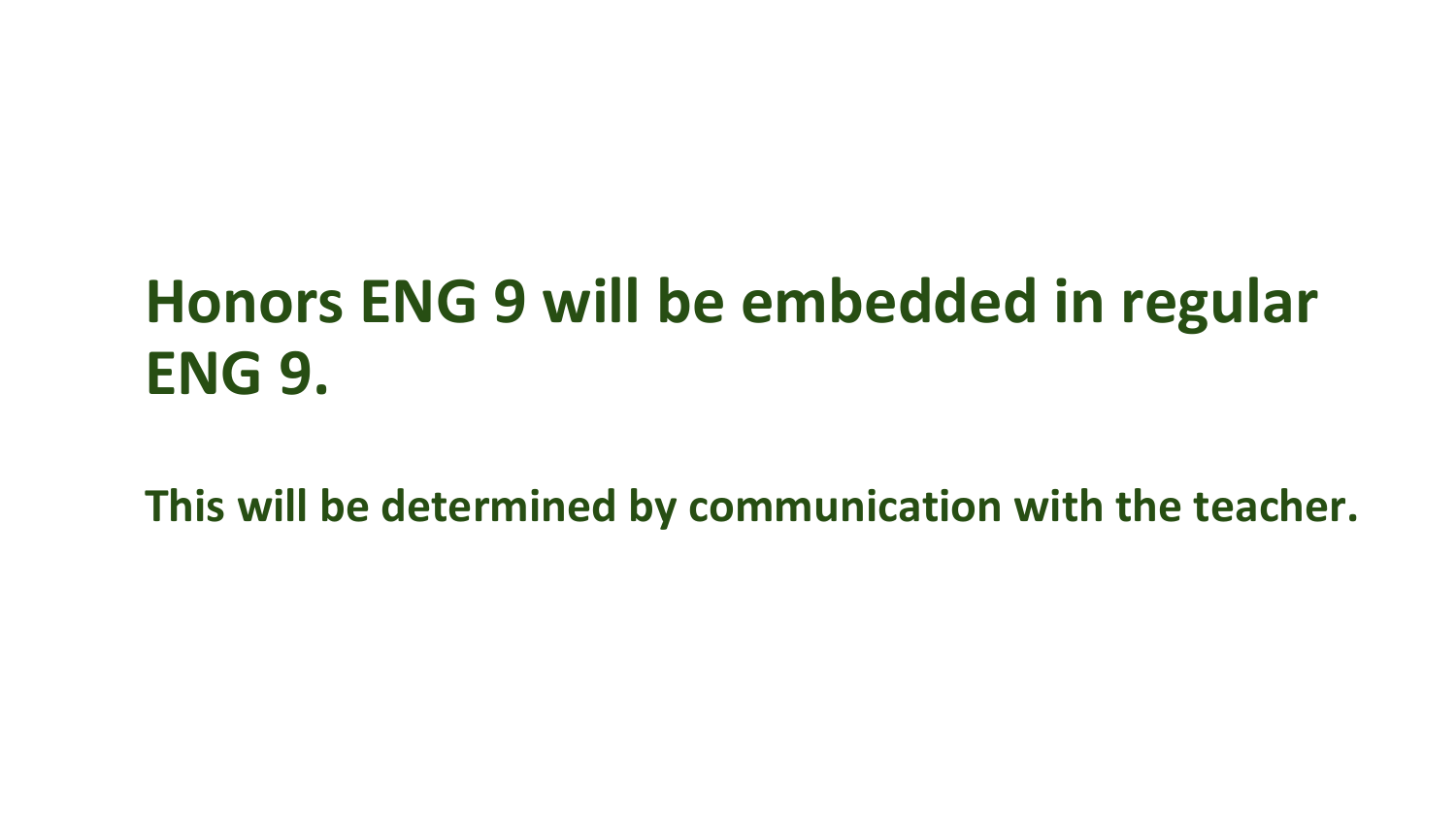### Math Progression: 3.0 Credits

Algebra 1 Geometry Math

Students are **required** to take 1.0 credit of Algebra 1 and 1.0 credit of Geometry.

After they have completed their Algebra 1 and Geometry requirements then students will complete an additional 1.0 credit of math. Students can choose from the list to the right or an approved course through Running Start or Cascadia Tech.<br>
Financial

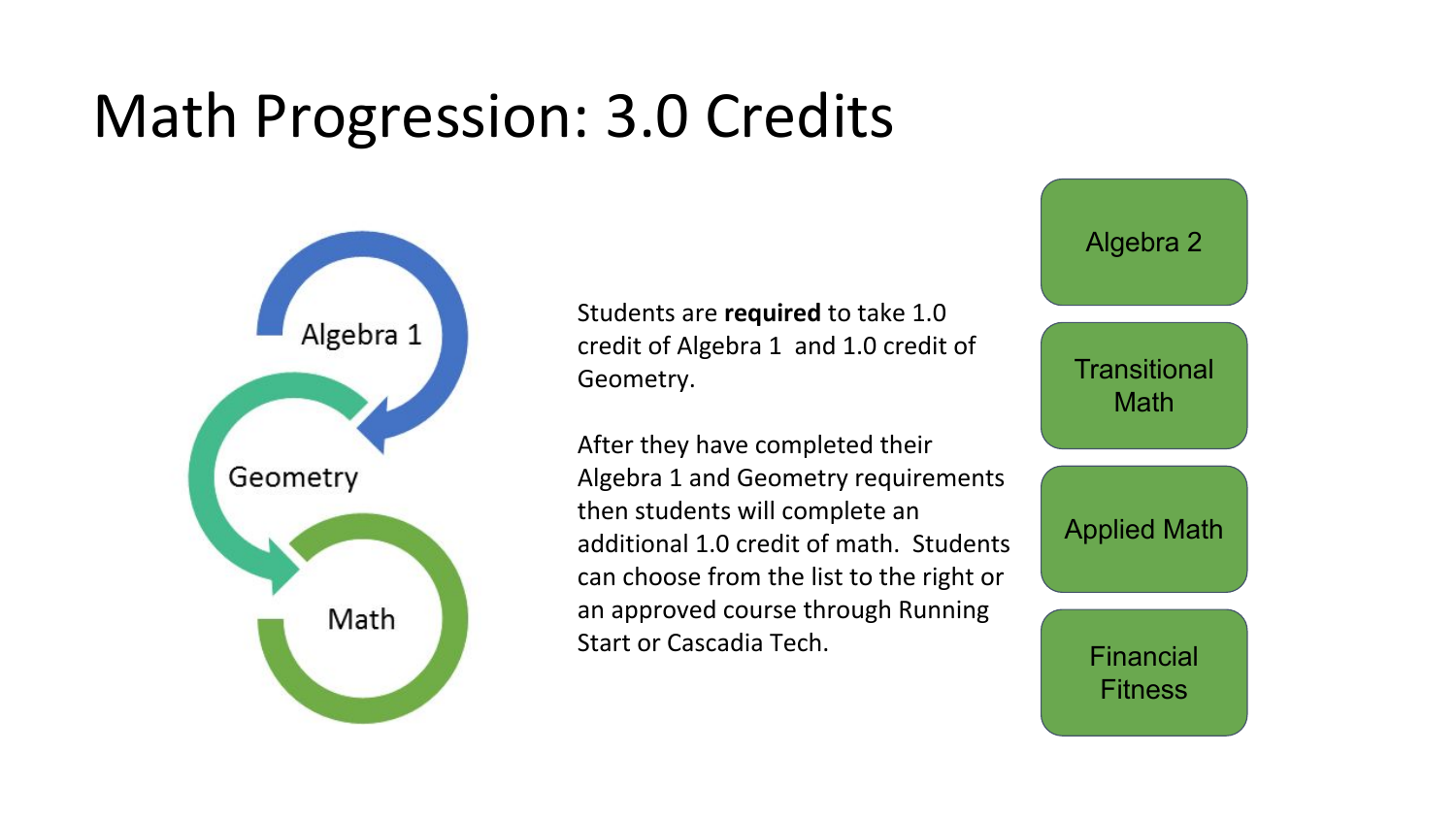### CLC 2020-21

#### 9th CLC

- High School Preparedness
- Start focusing on pathways
- Naviance (career, life, college readiness program)
- 10th 11th CLC
- Pathways focused (next slide)
- Naviance

12th CLC

- Life skills focused
- Naviance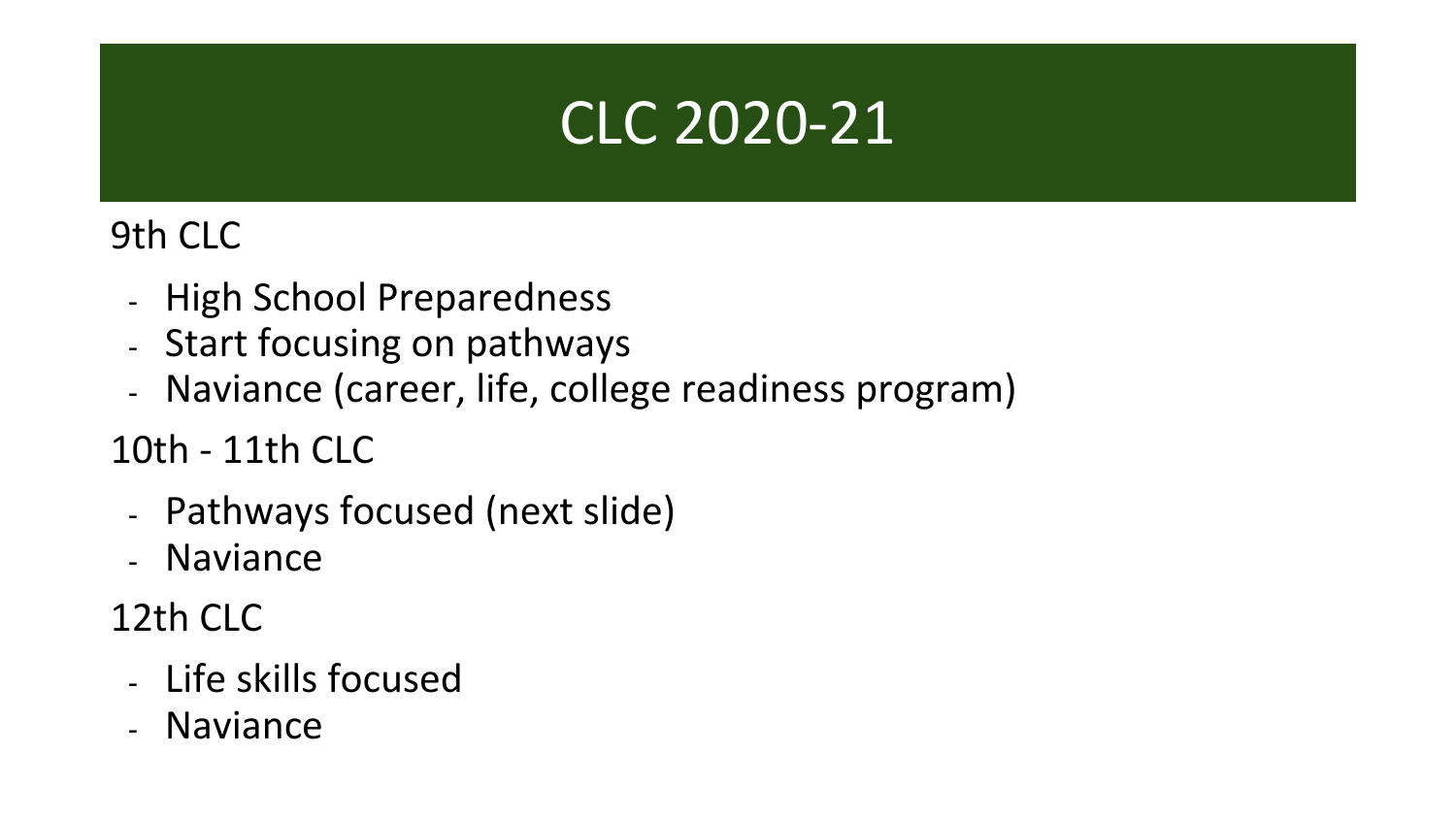### **CLC PATHWAYS @ WHS**

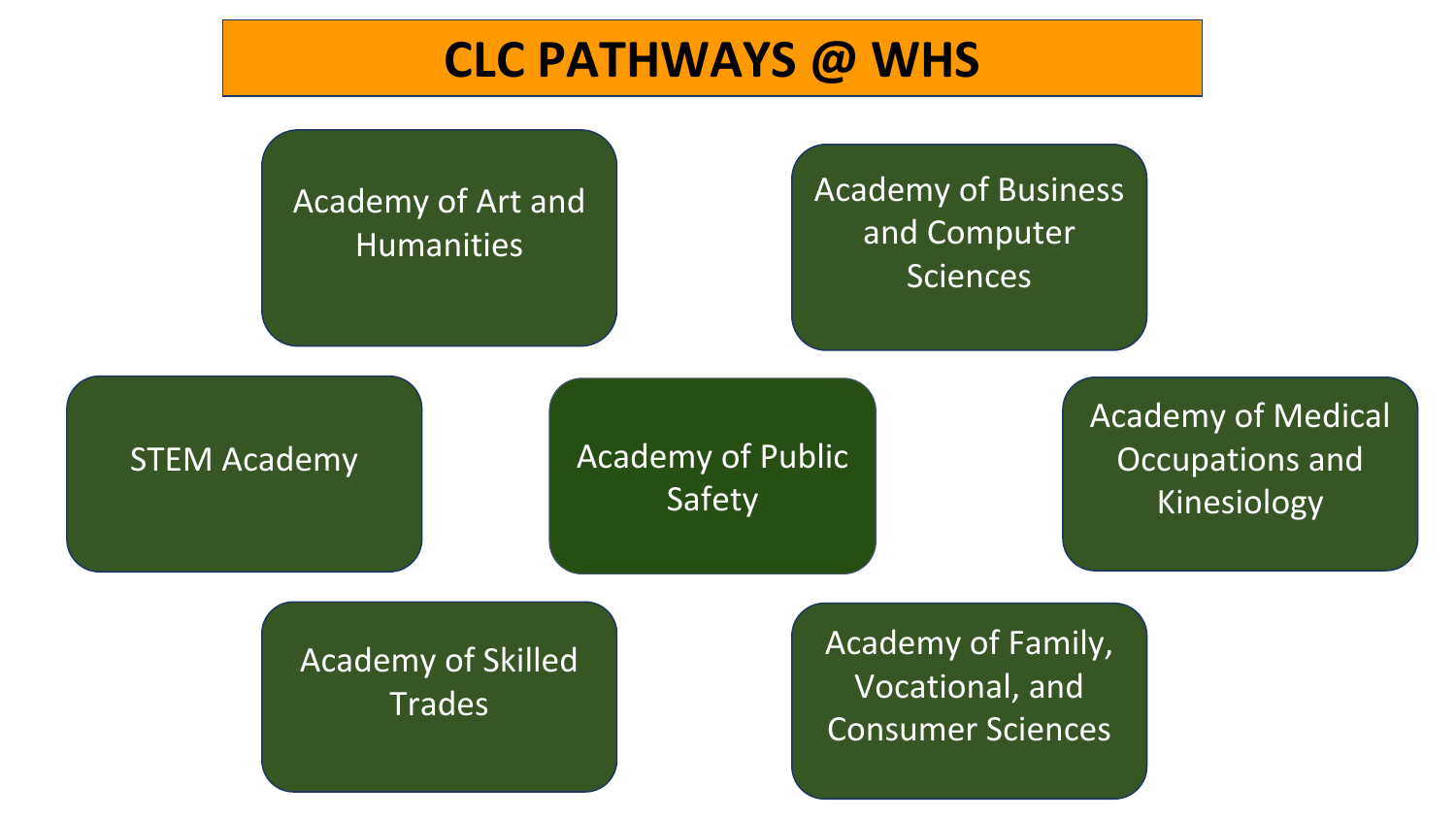### Tips for WHS

#### Students

- Use the to do list generated automatically by Google
- Attack your school tasks earlier rather than later
- Don't lose hope in your heart. Ask for help early
- Stay connected with your friends
- Use social media wisely (or not at all)
- Get outside regularly
- Go to bed before midnight. Seriously. You'll thank me later

#### Parents

- Stay connected with your student's academic life even if they say they don't want you to
- Use the parent access feature in Skyward
- Contact your student's teachers early with questions or concerns
- If the story you're hearing sounds strange, you may not be getting the whole story
- Contact us at any time, the earlier the better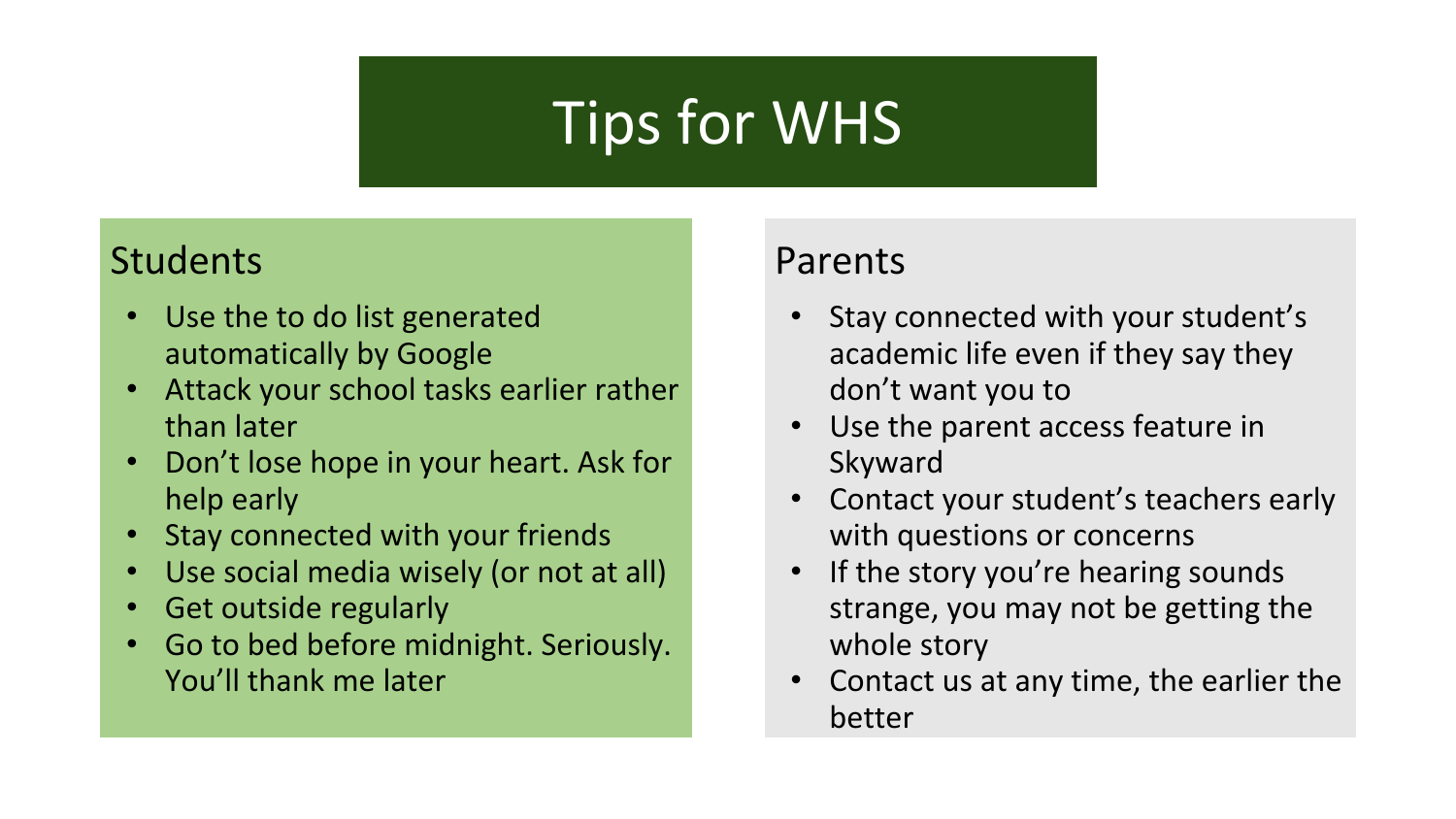### CLC Conferences

- Conferences will be Sept. 1st, 2nd and 3rd.
- Meeting with CLC teacher to go over what distance learning will look like and answer any questions you may have. - Sign up through Skyward on the conference tab.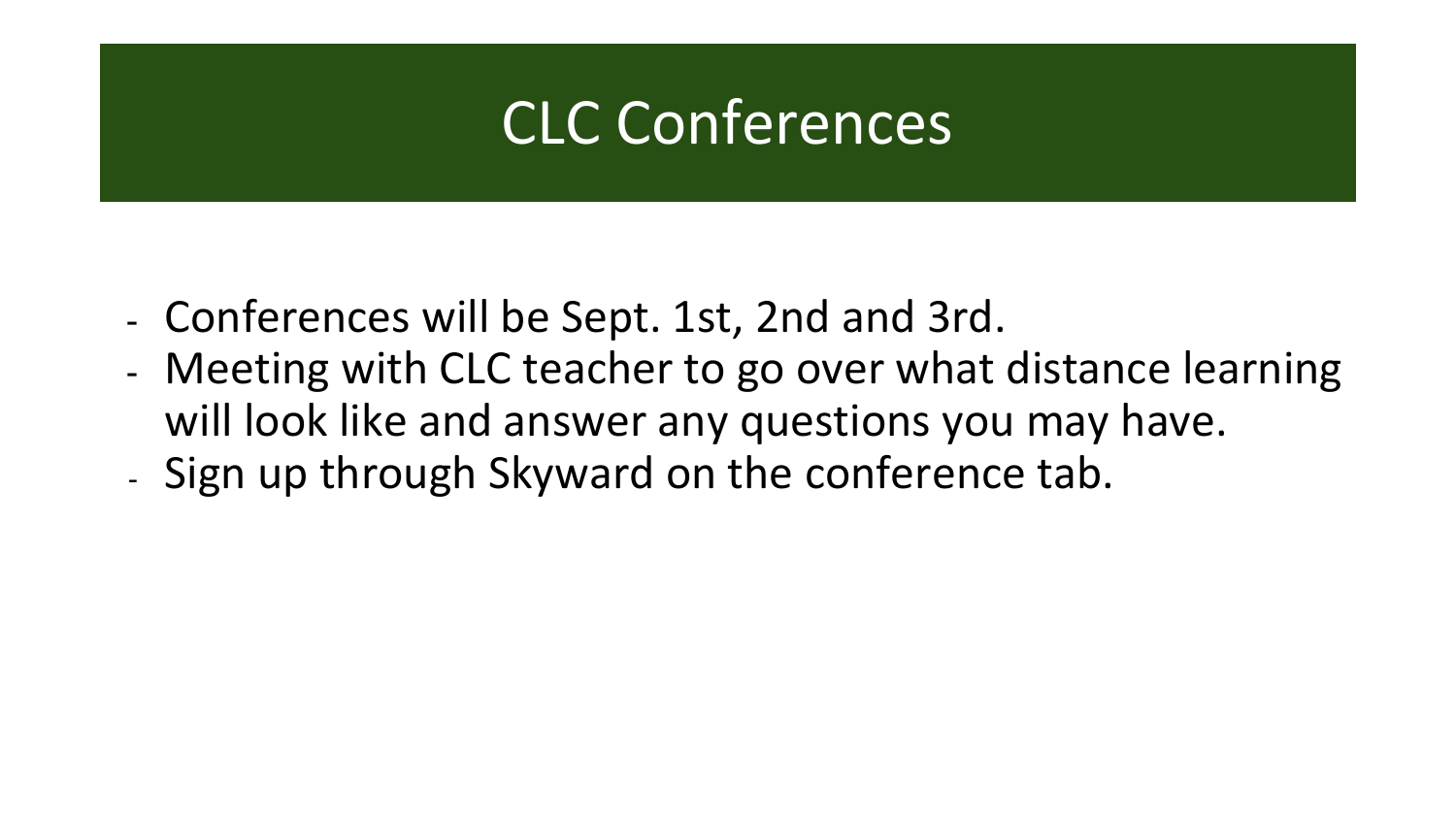### Spring 2020 vs Fall 2020

#### Spring 2020

- Grades were "frozen" in March
- Classes did not meet on a regular schedule
- Office hours were available and optional
- Staff were required to be off campus
- Online learning launched with minimal prep time

#### Fall 2020

- Grades are awarded using existing grading practices
- Classes meet on a regular schedule
- Small group times meet on regular schedule
- Individual assistance available by request in the mornings
- Staff will be on campus during normal school hours
- Significant time put into preparing Comprehensive Distance Learning.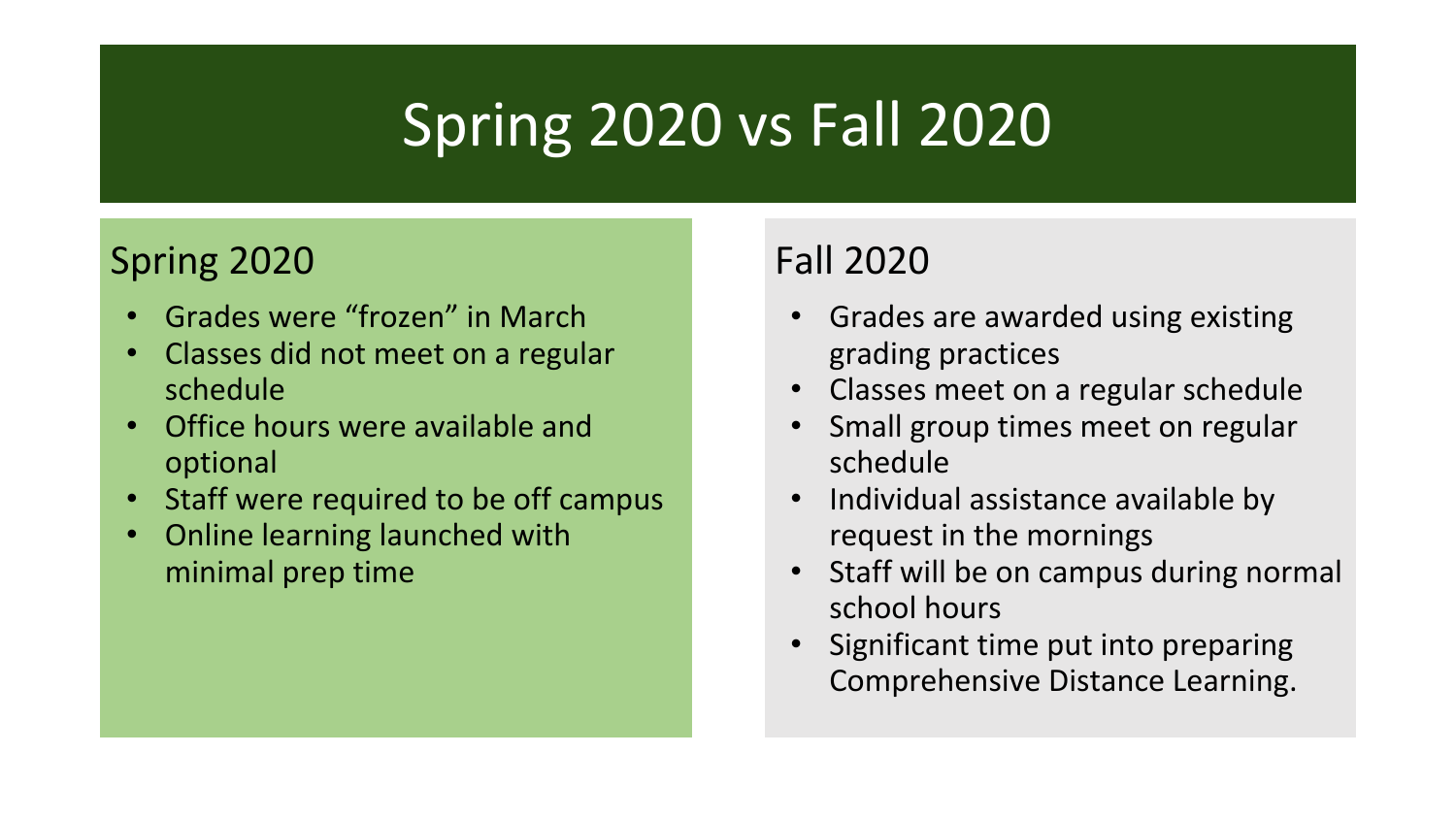#### Woodland High School 2020 Schedule

#### **Distance Learning - Student Schedule**

|                                                     | 9:00                                        | 9:30                          | 10:30                                                                           | 11:10                                                                    | 11:50                                                                    | 12:25 | 1:00                              | 1:45                              | 2:30                              | 3:15                              |
|-----------------------------------------------------|---------------------------------------------|-------------------------------|---------------------------------------------------------------------------------|--------------------------------------------------------------------------|--------------------------------------------------------------------------|-------|-----------------------------------|-----------------------------------|-----------------------------------|-----------------------------------|
|                                                     | 9:25                                        | 10:25                         | 11:05                                                                           | 11:45                                                                    | 12:25                                                                    | 12:55 | 1:40                              | 2:25                              | 3:10                              | 3:45                              |
| 1st, 3rd, &<br>5th<br><b>Monday of</b><br>the Month | Indiv.<br><b>Work</b><br><u>Time</u>        | Stud.<br>Supp.<br><b>Time</b> | Individual or<br><b>Small Group</b><br><b>Assistance</b><br>A - Period 4        | Individual or<br><b>Small Group</b><br><b>Assistance</b><br>A - Period 5 | Individual or<br><b>Small Group</b><br><b>Assistance</b><br>A - Period 6 | Lunch | <b>Class Time</b><br>A - Period 1 | <b>Class Time</b><br>A - Period 2 | <b>Class Time</b><br>A - Period 3 | <b>Class Time</b><br>A - CLC      |
| 2nd, 4th<br><b>Monday of</b><br>the Month           | Indiv.<br><b>Work</b><br><b>Time</b>        | Stud.<br>Supp.<br><b>Time</b> | Individual or<br><b>Small Group</b><br><b>Assistance</b><br>B - Period 1        | Individual or<br><b>Small Group</b><br><b>Assistance</b><br>B - Period 2 | Individual or<br><b>Small Group</b><br><b>Assistance</b><br>B - Period 3 | Lunch | <b>Class Time</b><br>B - Period 4 | <b>Class Time</b><br>B - Period 5 | <b>Class Time</b><br>B - Period 6 | <b>Class Time</b><br>$B - CLC$    |
| <b>Tuesday</b>                                      | Indiv.<br><b>Work</b><br>Time               | Stud.<br>Supp.<br>Time        | Individual or<br><b>Small Group</b><br><b>Assistance</b><br>A - Period 4        | Individual or<br><b>Small Group</b><br><b>Assistance</b><br>A - Period 5 | Individual or<br><b>Small Group</b><br><b>Assistance</b><br>A - Period 6 | Lunch | <b>Class Time</b><br>A - Period 1 | <b>Class Time</b><br>A - Period 2 | <b>Class Time</b><br>A - Period 3 | <b>Class Time</b><br>A - CLC      |
| Wednesday                                           | Indiv.<br><b>Work</b><br><b>Time</b>        | Stud.<br>Supp.<br><b>Time</b> | Individual or<br><b>Small Group</b><br><b>Assistance</b><br>B - Period 1        | Individual or<br><b>Small Group</b><br><b>Assistance</b><br>B - Period 2 | Individual or<br><b>Small Group</b><br><b>Assistance</b><br>B - Period 3 | Lunch | <b>Class Time</b><br>B - Period 4 | <b>Class Time</b><br>B - Period 5 | <b>Class Time</b><br>B - Period 6 | <b>Class Time</b><br><b>B-CLC</b> |
| <b>Thursday</b>                                     | <u>Indiv.</u><br><b>Work</b><br><b>Time</b> | Stud.<br>Supp.<br>Time        | Individual or<br><b>Small Group</b><br><b>Assistance</b><br>A - Period 4        | Individual or<br><b>Small Group</b><br><b>Assistance</b><br>A - Period 5 | Individual or<br><b>Small Group</b><br><b>Assistance</b><br>A - Period 6 | Lunch | <b>Class Time</b><br>A - Period 1 | <b>Class Time</b><br>A - Period 2 | <b>Class Time</b><br>A - Period 3 | <b>Class Time</b><br>A - CLC      |
| <b>Friday</b>                                       | Indiv.<br><b>Work</b><br><u>Time</u>        | Stud.<br>Supp.<br><b>Time</b> | Individual or<br><b>Small Group</b><br><b>Assistance</b><br><b>B</b> - Period 1 | Individual or<br><b>Small Group</b><br><b>Assistance</b><br>B - Period 2 | Individual or<br><b>Small Group</b><br><b>Assistance</b><br>B - Period 3 | Lunch | <b>Class Time</b><br>B - Period 4 | <b>Class Time</b><br>B - Period 5 | <b>Class Time</b><br>B - Period 6 | <b>Class Time</b><br><b>B-CLC</b> |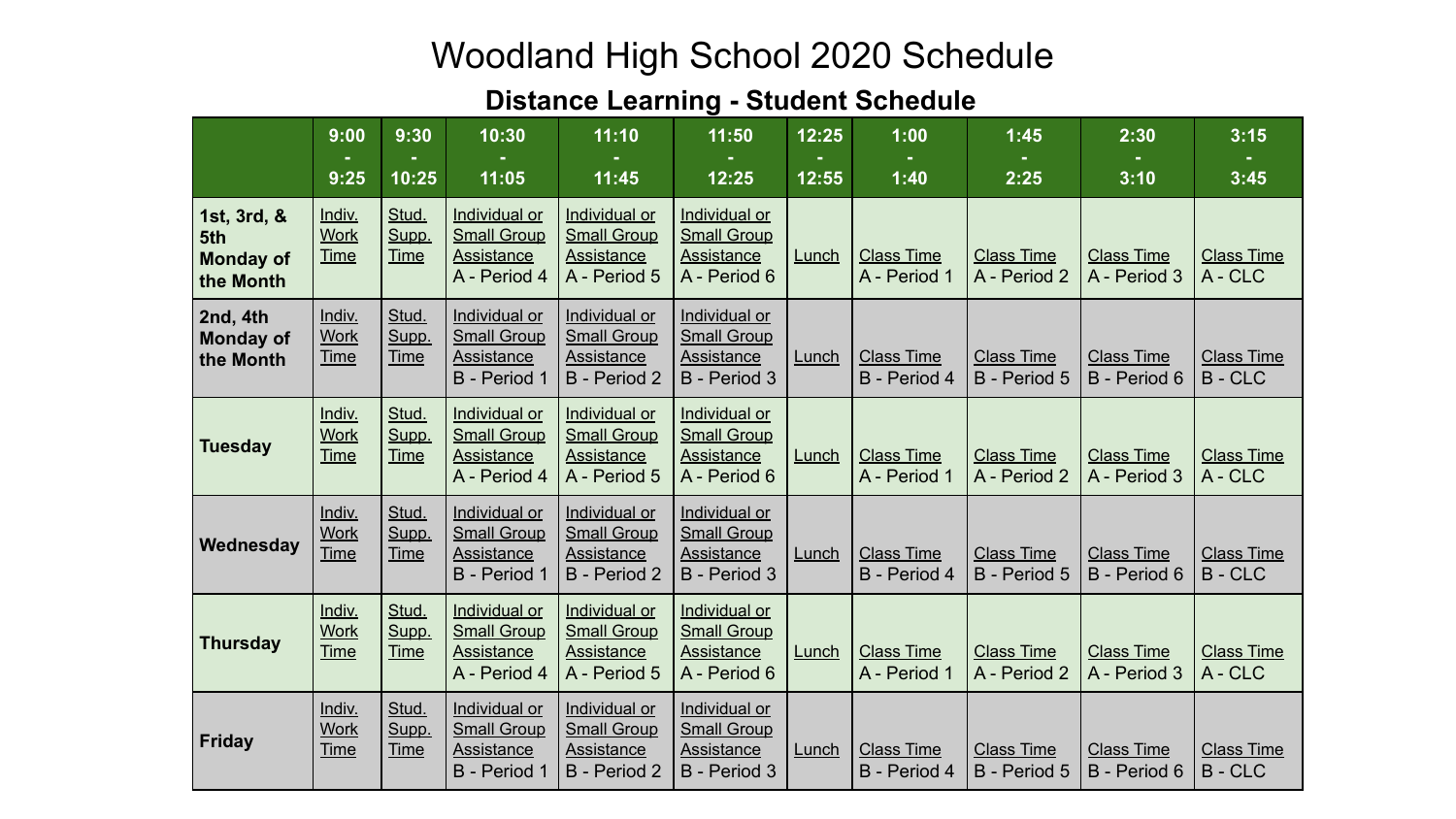### Schedule Change Requests

Schedule Change Requests are done through the website. The link was emailed to all students.

All requests will be looked at but may not be able to be met. Students will be emailed back if the request can not be met.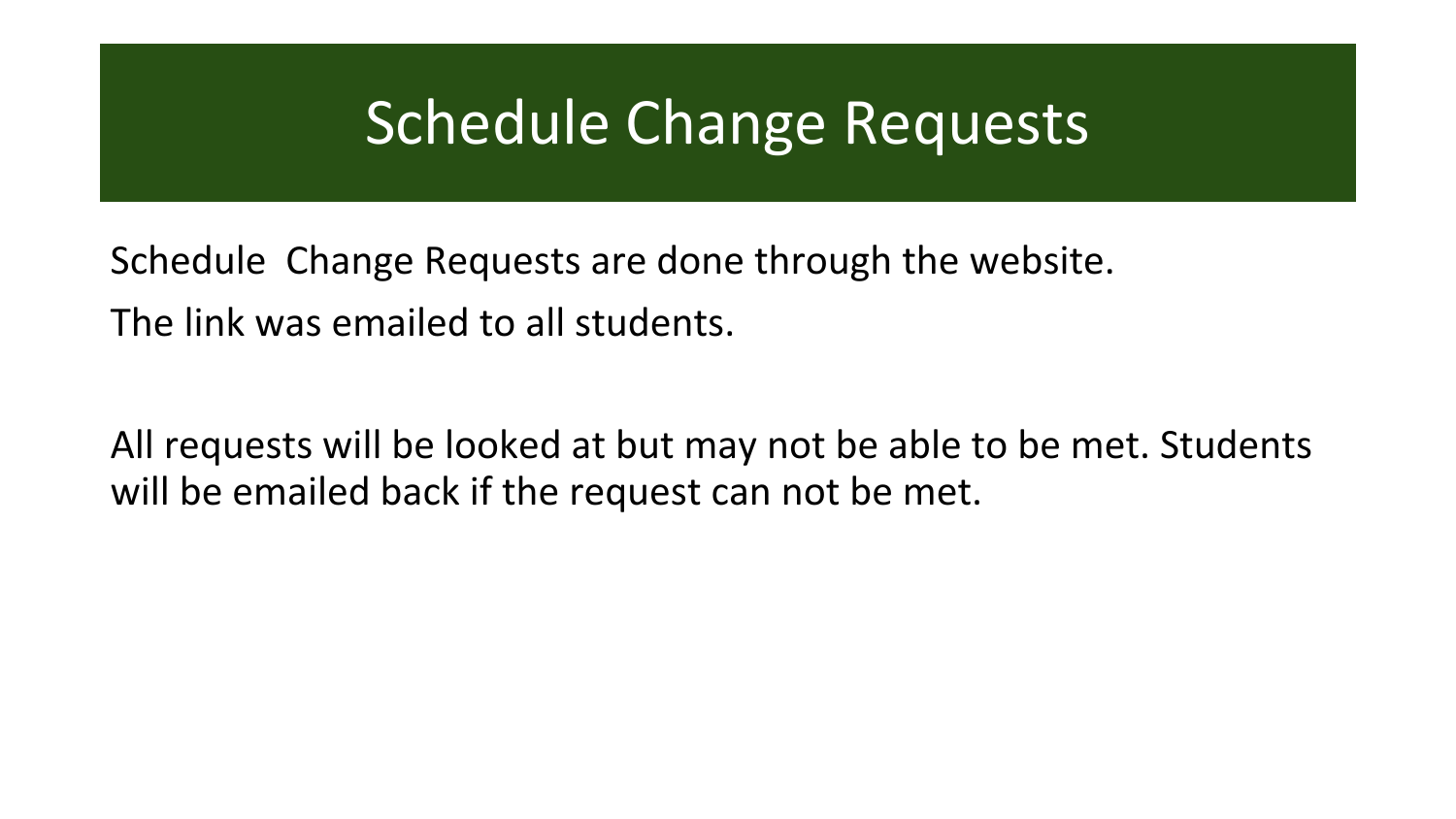#### **Woodland High School Pickup Supplies/Materials August 26 & 27, 2020**

| <b>Last Name</b><br><b>Begins With</b> | <b>Date</b>                | Time | <b>Last Name</b><br><b>Begins With</b> | <b>Date</b>               | <b>Time</b> |
|----------------------------------------|----------------------------|------|----------------------------------------|---------------------------|-------------|
| A                                      | Wednesday, August 26, 2020 | 1:00 | M                                      | Thursday, August 27, 2020 | 1:00        |
| B                                      | Wednesday, August 26, 2020 | 1:30 | N                                      | Thursday, August 27, 2020 | 1:30        |
| $\mathbf C$                            | Wednesday, August 26, 2020 | 2:00 | $\mathbf O$                            | Thursday, August 27, 2020 | 2:00        |
| D                                      | Wednesday, August 26, 2020 | 2:30 | P                                      | Thursday, August 27, 2020 | 2:30        |
| E                                      | Wednesday, August 26, 2020 | 3:00 | Q                                      | Thursday, August 27, 2020 | 3:00        |
| F                                      | Wednesday, August 26, 2020 | 3:30 | R.                                     | Thursday, August 27, 2020 | 3:30        |
| G                                      | Wednesday, August 26, 2020 | 4:00 | S                                      | Thursday, August 27, 2020 | 4:00        |
| H                                      | Wednesday, August 26, 2020 | 4:30 | T                                      | Thursday, August 27, 2020 | 4:30        |
|                                        | Wednesday, August 26, 2020 | 5:00 | <b>UV</b>                              | Thursday, August 27, 2020 | 5:00        |
| J                                      | Wednesday, August 26, 2020 | 5:30 | W                                      | Thursday, August 27, 2020 | 5:30        |
| K                                      | Wednesday, August 26, 2020 | 6:00 | <b>XYZ</b>                             | Thursday, August 27, 2020 | 6:00        |
| L                                      | Wednesday, August 26, 2020 | 6:30 | Open                                   | Thursday, August 27, 2020 | 6:30        |
| Open                                   | Wednesday, August 26, 2020 | 7:00 |                                        |                           |             |
|                                        |                            |      |                                        |                           |             |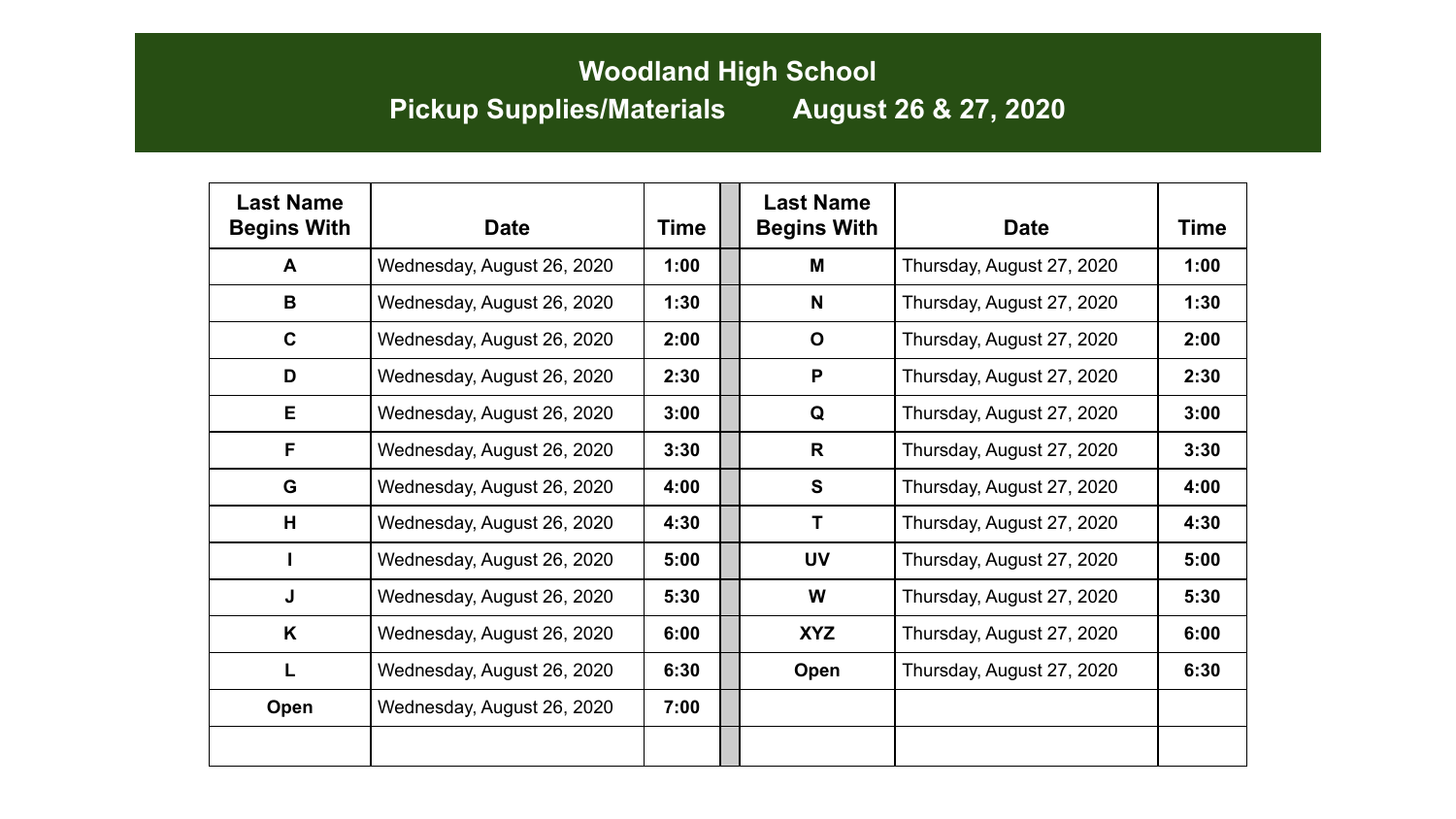## **Q & A**

- Are the conferences going to be held in-person or virtually?
- Can students use a personal computer instead of a Chromebook?
- How do new students access their email?
- Is attendance taken at 9 a.m.?
- Is there a way to request which small group my child will be assigned to? I would like them to have a particular classmate to not feel so alone.
- When do students receive their schedules?